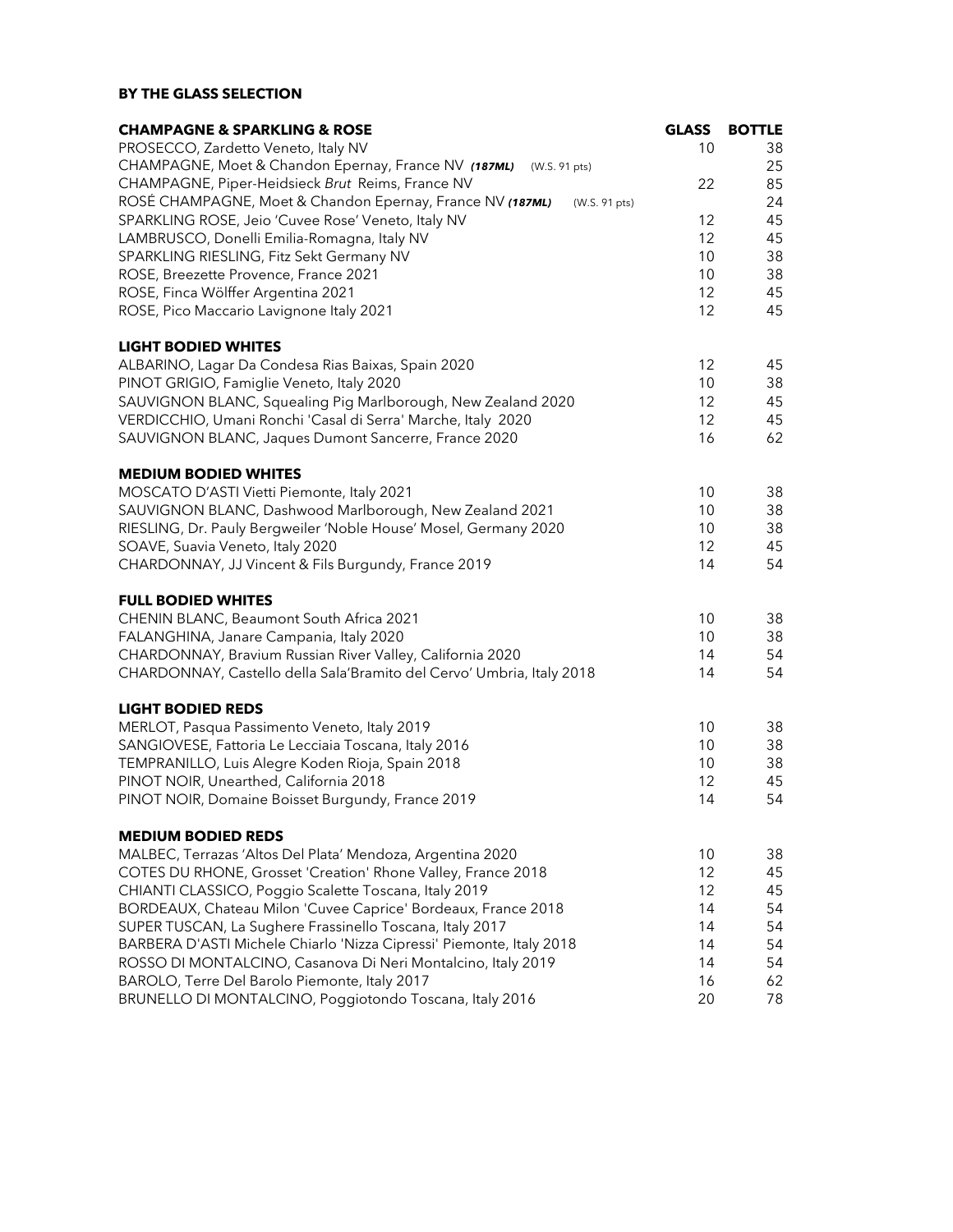### FULL BODIED REDS

| MONTEPULCIANO D'ABRUZZO, Vigneti Del Sole Abruzzo, Italy 2020               | 10 | 38 |
|-----------------------------------------------------------------------------|----|----|
| SYRAH, Andrew Murray Vineyards 'Tous Les Jours' Santa Ynez, California 2018 | 12 | 45 |
| SUPER TUSCAN, Altesino Rosso Toscana, Italy 2019                            | 12 | 45 |
| ZINFANDEL, Valravn Sonoma County, California 2019                           | 12 | 45 |
| BORDEAUX, Chateau Fongaban St. Emilion, France 2018 (W.S. 91 pts)           | 14 | 54 |
| MERLOT, Alexander Valley Vineyards Sonoma County, California 2019           | 14 | 54 |
| VALPOLICELLA, Zenato 'Alanera' Veneto, Italy 2018                           | 14 | 54 |
| CABERNET SAUVIGNON, Mossback Sonoma County, California 2018                 | 14 | 54 |
| CABERNET SAUVIGNON, Auctioneer Napa Valley, California 2019                 | 18 | 70 |
| TEMPRANILLO, Condado de Haza Ribera del Duero, Spain 2016                   | 18 | 70 |
| RED BLEND, Charles & Charles Washington 2018                                | 20 | 78 |
| ** Ask your server about our Cruvinet Selection & flights**                 |    |    |

# BOTTLE SELECTION

#### CHAMPAGNE

| Aubry Brut Reims, France NV (R.P. 92 pts)                          |               | 90  |
|--------------------------------------------------------------------|---------------|-----|
| Besserat de Bellefon 'Cuvee Des Moines' Brut Ay, France NV (375ml) | (W.S. 92 pts) | 56  |
| Besserat de Bellefon 'Cuvee Des Moines' Rose Ay, France NV (375ml) | (W.S. 92 pts) | 64  |
| Bollinger Brut Ay, France NV (375ml)                               |               | 60  |
| Domaine Bruno Paillaird Brut Reims, France NV<br>(W.S. 92 pts)     |               | 110 |
| G.H. Mumm Blancs de Blancs Reims, France NV<br>(W.S. 91 pts)       |               | 135 |
| Gosset 'Celebris' Extra Brut Ay, France 2004                       |               | 300 |
| Gosset Blanc de Blancs Grande Reserve Ay, France NV (W.S. 92 pts)  |               | 175 |
| Larmandier-Bernier Blanc de Blancs, France 2008 (R.P. 93 pts)      |               | 150 |
| Laurent-Perrier Rose Brut Reims, France NV                         |               | 325 |
| Piper-Heidsieck Brut Reims, France NV                              |               | 85  |

#### SPARKLING WINE

| Pera 'Ventura Vintage' Spain NV Cava                         | 134 |
|--------------------------------------------------------------|-----|
| Poema, Spain NV Cava                                         | 38  |
| Lambert de Seyssal 'Petit Royal' Brut Savoie, France NV      | 45  |
| Wiston Estate South Downs Brut England NV                    | 105 |
| Ferrari 'Perle' Trentino, Italy 2011                         | 90  |
| Le Morette Veneto, Italy 2017                                | 48  |
| Decoy Brut Cuvee California NV                               | 75  |
| Domaine Carneros, California 2013                            | 80  |
| Schramsberg Vineyards Brut Rose North Coast, California 2015 | 85  |

# ROSÉ

| Ippolito 'Pescanera' Campania, Italy 2017 | 48. |
|-------------------------------------------|-----|
| Le Morette Veneto, Italy 2017             | 48  |
| Bieler Pere & Fils France 2019            | 45  |
| Breezette Provence, France 2018           | 44  |
| Dauo Vineyard California 2020             | 76  |
| Decoy California 2019                     | 48  |
| Finca Wölffer Argentina 2021              | 48  |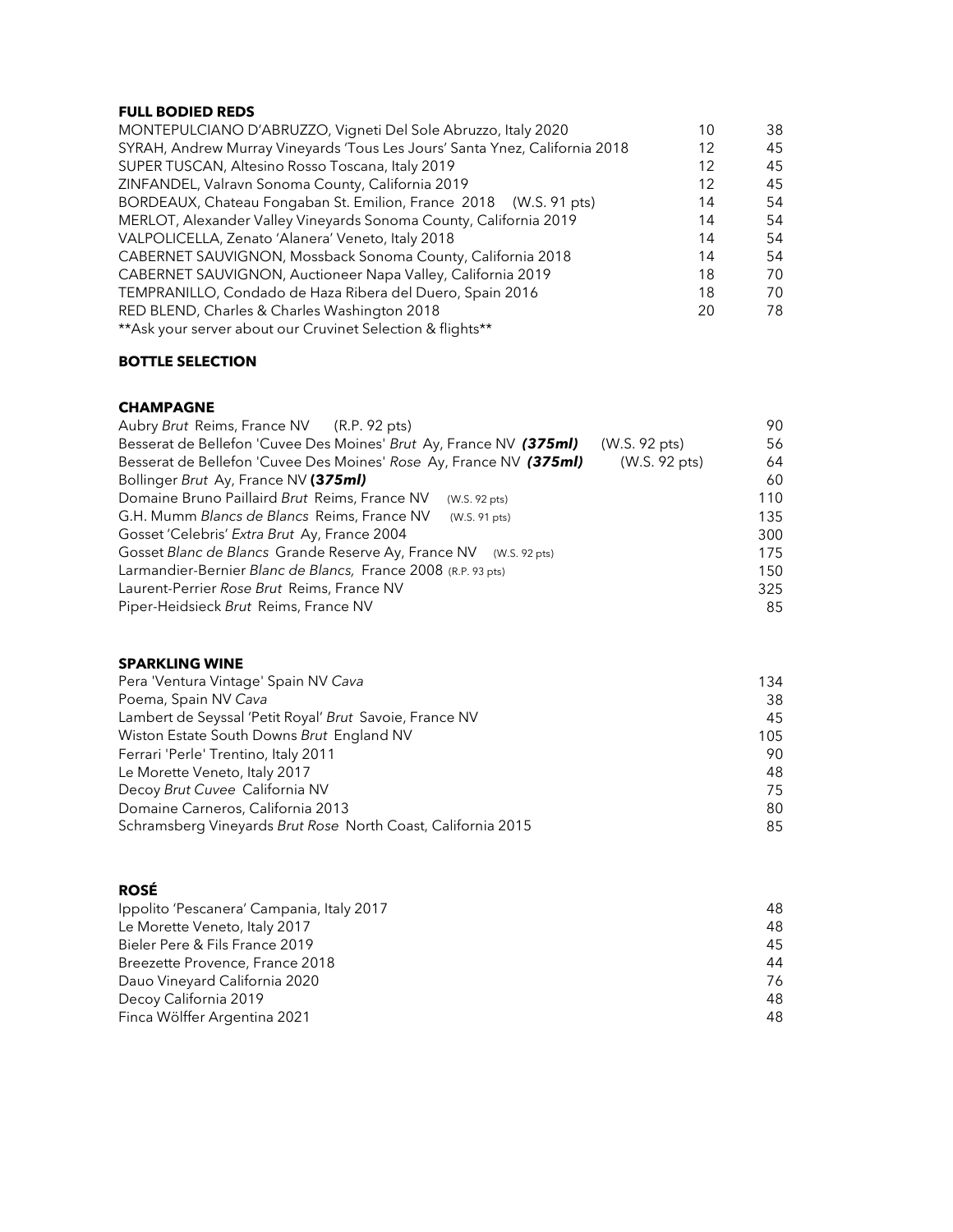# WHITE WINE

# ITALY

# BIN ALTO ADIGE, FRIULI & VENETO

| 232 Castelfeder Alto Adige 2018 Kerner      | 45 |
|---------------------------------------------|----|
| 800 Luisa Friuli 2016 Ribolla Gialla        | 60 |
| 222 Kettmeir Alto Adige 2018 Muller Thurgau | 59 |
| 900 Ca' Maiol Veneto 2017 Lugana            | 48 |
| 900 Le Morette Veneto 2017 Lugana           | 48 |
| 212 Pra Veneto 2017 Soave                   | 45 |

### PIEMONTE & TOSCANA

| 283 Cecu Piemonte 2016 Arneis                                              | 70  |
|----------------------------------------------------------------------------|-----|
| 283 Damilano Piemonte 2018 Arneis                                          | 45  |
| 173 Belguardo Toscana 2015 Vermentino                                      | 48  |
| 174 Gaja Ca'Marcanda 'Vistamare' Toscana 2015 Vermentino/Viognier          | 110 |
| 900 Tenuta Dell'Ornellaia 'Poggio Alle Gazze' Toscana 2016 Sauvignon Blanc | 95  |
| 202 Vigilano Paolo E Lorenzo Marchionni Toscana 2016 Trebbiano             | 48  |

#### CAMPANIA & SICILIA

| 253 Cantine Olivella 'Kata' Campania 2015 Catalanesca     | 38 |
|-----------------------------------------------------------|----|
| 243 Feudi di San Gregorio Campania 2017 Greco di Tufo     | 65 |
| 242 Ippolito 'Marechairo' Campania 2017 Ciro Bianco       | 45 |
| 262 Marisa Cuomo 'Furore Bianco' Campania 2017 Falanghina | 62 |
| 231 Mastroberardino Campania 2013 Fiano di Avellino       | 56 |
| 232 Mastroberardino Campania 2018 Falanghina              | 48 |
| 231 Terradora Campania 2017 Greco di Tufo                 | 48 |
| 221 Alta Mora Sicilia 2017 Etna Bianco                    | 65 |
| 900 Baglio Di Grisi Sicilia 2016 Grillo                   | 38 |
| 221 Murgo Sicilia 2015 Etna Bianco                        | 38 |

#### OTHER ITALIAN WHITE

| 231 Arnaldo Caprai Umbria 2017 Grechetto              | (J.S. 90 pts) | 85 |
|-------------------------------------------------------|---------------|----|
| 900 Falesco 'Ferentano' Lazio 2013 Roscetto           |               | 48 |
| 223 Ferzo Abruzzo 2017 Passerina                      |               | 45 |
| 252 Fontana Candida Lazio 2019 Frascati               |               | 24 |
| 211 Les Cretes Valle d'Aosta 2016 Petite Arvine       |               | 48 |
| 242 Masseria Altemura Puglia 2016 Fiano               |               | 54 |
| 800 Poggio ali Bosco 'Botromagno' Puglia 2013 Gravina |               | 40 |
| 800 Punta Crena Liguria 2013 Pigato                   |               | 55 |
| 211 Saladini Pilastri Marche 2017 Pecorino            |               | 30 |
| 232 Torre Fornello Emilia-Romagna 2011 Malvasia Una   |               | 82 |
|                                                       |               |    |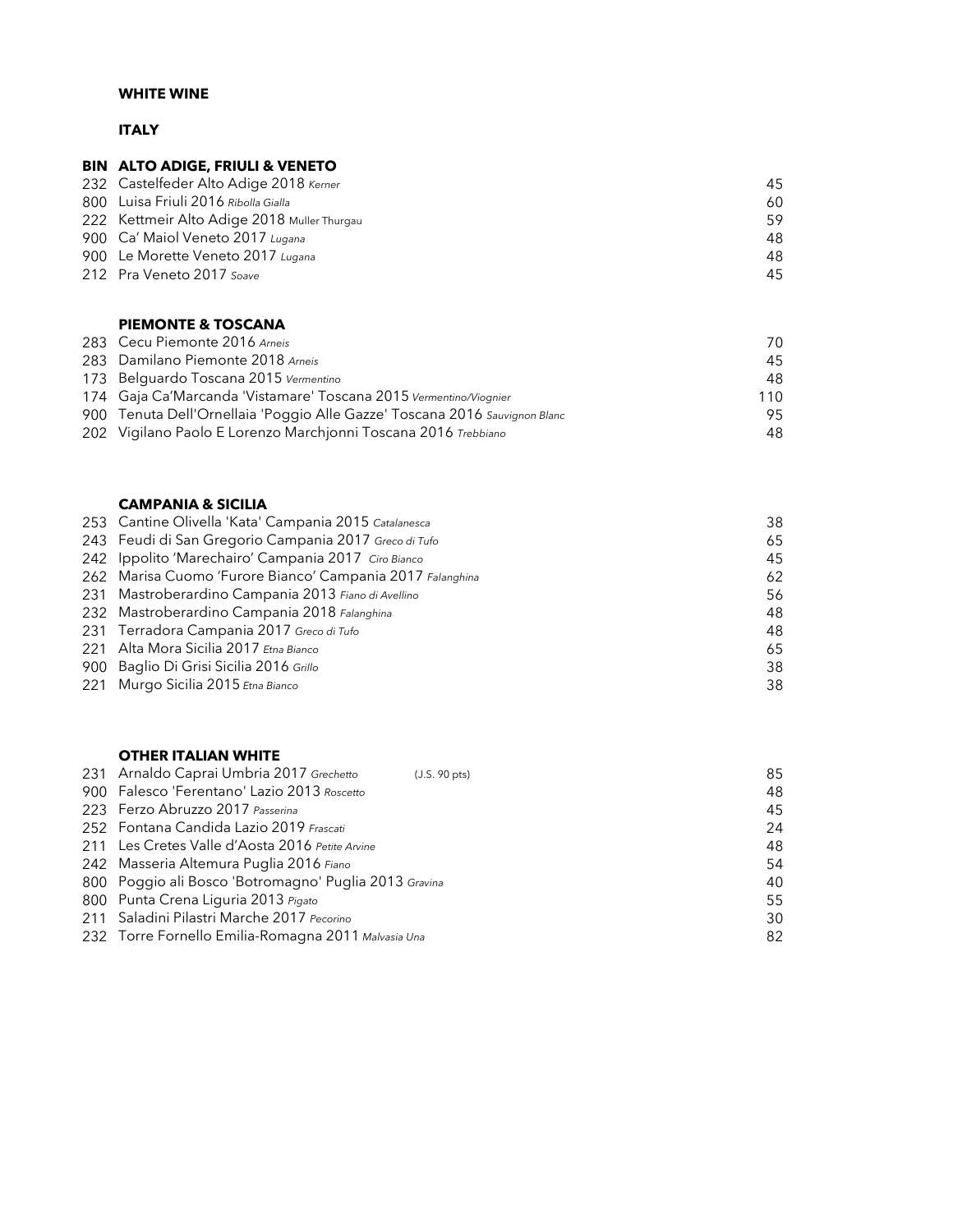#### WHITE WINE

# UNITED STATES

# **BIN CHARDONNAY**

| 90<br>60<br>40<br>100 |
|-----------------------|
|                       |
|                       |
|                       |
|                       |
| 100                   |
| 120                   |
| 110                   |
| 120                   |
| 85                    |
| 84                    |
| 180                   |
| 120                   |
| 60                    |
| 80                    |
|                       |

#### SAUVIGNON BLANC

| 62 Arkenstone Napa Valley, CA 2012<br>(W.S. 90 pts) | 140 |
|-----------------------------------------------------|-----|
| 900 Daou Paso Robles, CA 2020                       | 44  |
| 93 Illumination CA 2019<br>(W.S. 91 pts.)           | 85  |
| 900 Cakebread CA 2018                               | 90. |
| 62 Starmont Napa Valley, CA 2018                    | 45  |

#### OTHER WHITES

|    | 61 Hermann J. Wiemer 'Joseph Vineayrd' Finger Lakes, NY 2014 Riesling | (W.S. 92 pts) | 85  |
|----|-----------------------------------------------------------------------|---------------|-----|
|    | 800 Timothy Malone, Oregon 2015 Riesling                              |               | 55  |
|    | 62 Fox Run Finger Lakes, NY 2016 Traminette                           |               | 34  |
| 62 | Buonchristiani Napa Valley, CA 2016 Triad Blanc                       |               | 75. |
|    |                                                                       |               |     |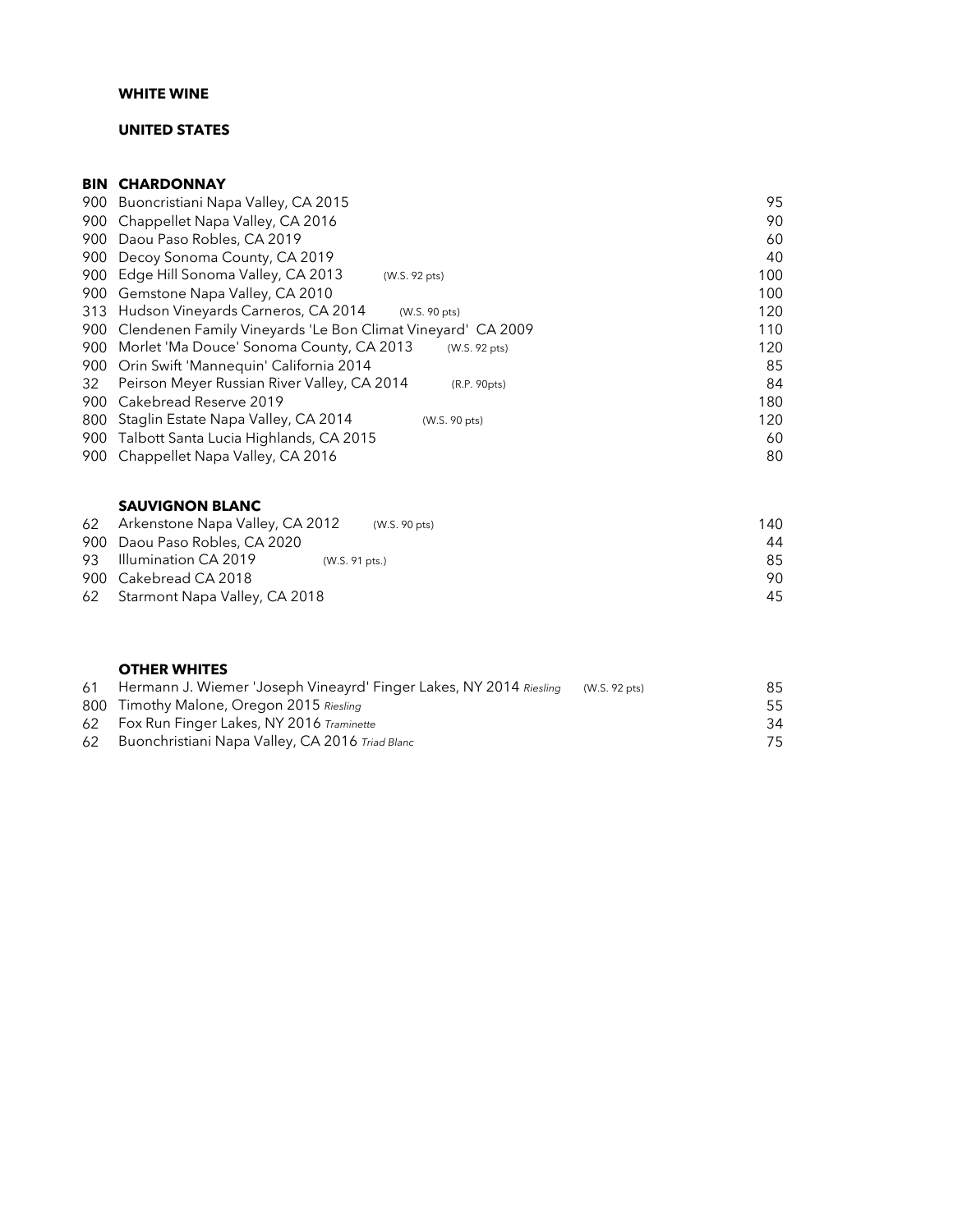# WHITE WINE

# FRANCE

|      | <b>BIN BURGUNDY</b>                                                                  |     |
|------|--------------------------------------------------------------------------------------|-----|
|      | 800 Vielles Vignes Francois Labet Burgundy 2016                                      | 80  |
| 900. | Bourgogne Blanc Vincent Girardin 'Cuvee Saint Vincent' Burgundy 2015                 | 55  |
|      | 182 Denis Race Chablis 2016                                                          | 48  |
|      | 183 Chateau de Maligny 1er Cru 'Fourchaume' Chablis 2015                             | 90  |
|      | 183 Bernard Defaix Grand Cru 'Bougros' Chablis 2010                                  | 130 |
|      | 182 Domaine Pinson Grand Cru 'Les Clos' Chablis 2015                                 | 110 |
|      | 900 Laurent Ponsot 'Blagny' Meursault 2017<br>(R.P. 92 pts.)                         | 325 |
|      | 900 Thierry et Pascale Matrot Meursault 2020                                         | 150 |
|      | 183 Alain Chavy 1er Cru Puligny-Montrachet 2015<br>(W.S. 92 pts.)                    | 160 |
|      | 900 Francois Carillon 1er Cru 'Les Combettes' Puligny-Montrachet 2017 (R.P. 93 pts.) | 195 |
|      | 900 Chateau de la Maltroye 1er Cru 'La Romanee' Puligny-Montrachet 2016              | 225 |
|      | 900 Vincent & Sophie Morey 1er Cru 'Les Embrazees' Chassagne-Montrachet 2019         | 175 |
|      | 900 Louis Latour Grand Cru Corton Charlemagne 2018<br>(W.S. 95 pts.)                 | 325 |
|      | 900 Vincent Girardin Grand Cru Corton Charlemagne 2019                               | 375 |
|      | 900 Paul Permot Grand Cru Batard Montrachet 2019<br>(W.S. 92 pts.)                   | 595 |
|      | 900 J.M. Boillot Macon Villages 2017                                                 | 65  |
|      | 174 Trenel Pouilly-Fuisse 2015                                                       | 75  |
|      | 184 Christian Bellang et Fils Savigny Les Beaune 2015                                | 80  |
|      | 900 Jean Chartron Rully 2016<br>(W.S. 92 pts.)                                       | 48  |
|      | <b>OTHER FRENCH WHITE</b>                                                            |     |
|      | 800 Chante-Alouette Chapoutier Hermitage 2006<br>(W.S. 95 pts.)                      | 100 |
| 900  | Chateau La Nerthe Chateauneuf-du-Pape 2019<br>(R.P. 91 pts.)                         | 65  |
| 800  | M. Chapoutier "LaCombe Pilate' Rhone Valley 2016 Viognier (W.S. 91 pts.)             | 80  |
| 800  | Mont Gravet Cotes du Gascogne 2017                                                   | 34  |
| 900  | Pascal Jolivet Sancerre 2018<br>(W.S. 91 pts)                                        | 62  |
| 161  | Chateau Lamothe-Bouscaut Pessac-Leognan 2019                                         | 72  |
| 181  | Chateau Graville-Lacoste Graves 2018                                                 | 45  |
|      | 161 Chateau Les Clauzots Graves 2019                                                 | 42  |
|      | 173 Domaine Sipp Alsace 2016 Pinot Blanc                                             | 45  |
|      | 184 Kuentz-Bas Alsace 2018 Gewurztraminer                                            | 45  |
|      | 800 Trimbach Alsace 2016 Riesling                                                    | 42  |
|      | <b>OTHER INTERNATIONAL WHITE</b>                                                     |     |
|      | 900 Albert I Noya 'El Fanio' Catalunya, Spain 2016 Xarel-lo                          | 38  |
|      | 123 Boutari Kretikos, Greece 2018 Vilana                                             | 45  |
|      | 122 Cederberg South Africa 2018 Chenin Blanc                                         | 38  |
|      | 123 Crios Mendoza, Argentina 2016 Torrontes                                          | 38  |
| 800  | Franz Hirtzberger Wachau, Austria 2007 Gruner Veltliner                              | 80  |
| 900  | Fritz-Muller Rheinhessen, Germany 2016 Muller Thurgau                                | 34  |
| 900  | Joh Jos Prum Wehlen Mosel, Germany 2016 Riesling                                     | 120 |
| 111  | Kumeu River Auckland, New Zealand 2017 Chardonnay                                    | 48  |
| 800  | Neumayer Engelberg, Austria 2006 Gruner Veltliner                                    | 50  |
| 900  | Quinta do Cardo Beiras, Portugal 2016 Siria                                          | 38  |
| 900  | Soalheiro Portugal 2018 Alvarinho                                                    | 45  |
|      | 800 Victoria Ordonez Castilla y Leon, Spain 2017 Verdejo                             | 45  |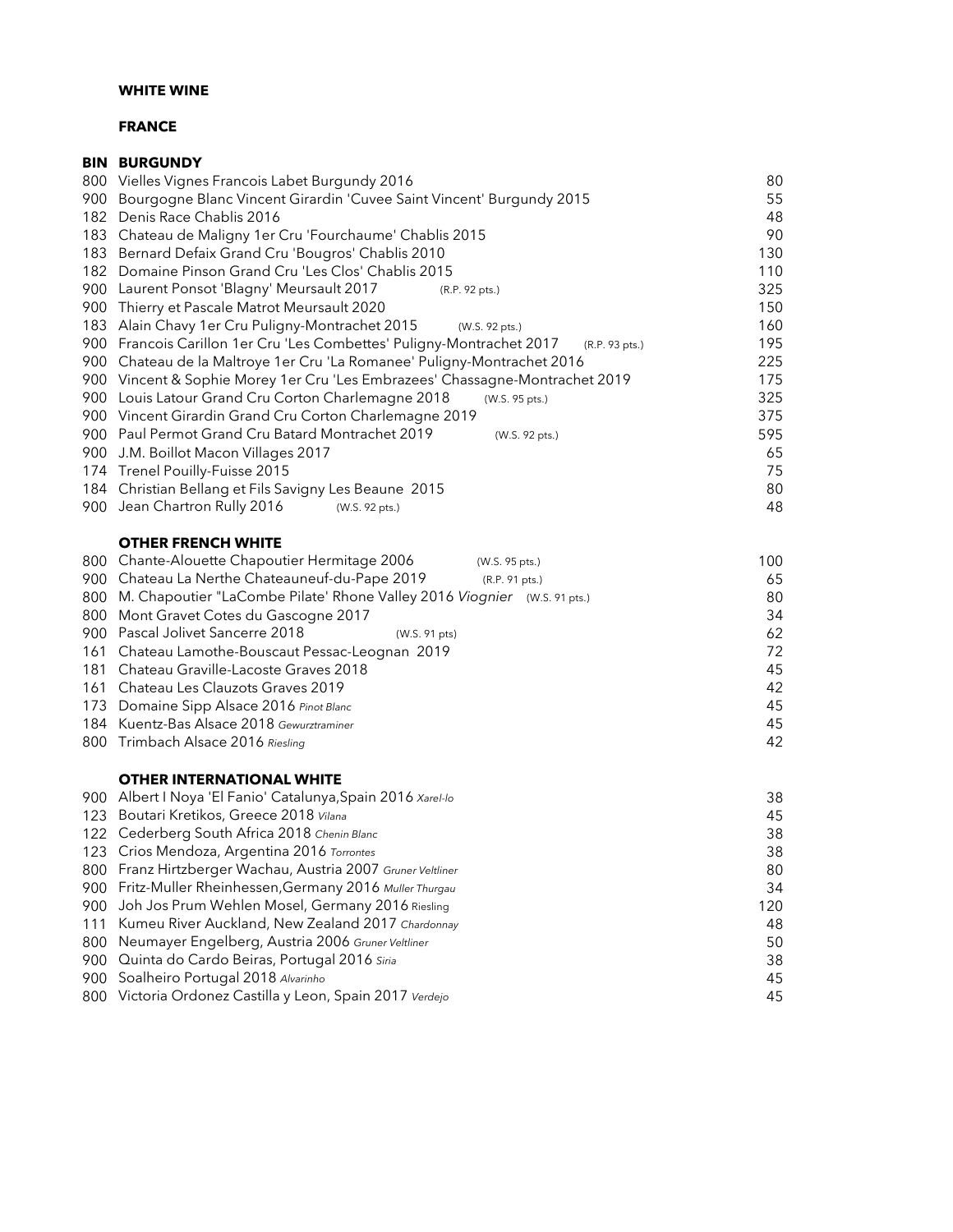# ITALY

# TOSCANA

### BIN BRUNELLO DI MONTALCINO Altesino 2013 150 Castello Banfi 'Poggio Alle Mura' Riserva 1999 (W.S. 92 pts.) 160 263 CastelGiocondo Frescobaldi 2016 Fattoria dei Barbi 2011 (W.S. 91 pts.) 200 Gaja 'Pieve Santa Restituta' Rennina 2007 (W.S. 92 pts.) 375 Gaja 'Pieva Santa Restituta' Sugarille 2007 (W.S. 92 pts.) 150 Le Macioche 2010 135 Lisini 'Ugolaia' 1999 (W.S. 94 pts.) 125 Marchesato Degli Aleramici 2012 110 Pian delle Vigne Antinori 2009 120 263 Pietranera 2016 125 Poggio di Sotto 2012 (W.S. 97 pts) 495 San Polo 2016 180 Tenuta San Giorgio 'Ugolforte' 2012 (W.S. 90 pts.) 130 Tenuta Silvio Nardi 2016 180 Val di Suga 2011 (R.P. 90 pts.) 130

#### CHIANTI

| 191 Brolio 2018 Chianti Classico Riserva<br>(W.S. 92 pts.)                      | 75  |
|---------------------------------------------------------------------------------|-----|
| 253 Castello di Albola 2017 Chianti Classico Riserva                            | 60  |
| 253 Castello di Lucignano 2009 Chianti Classico Riserva                         | 65  |
| 241 Castello di Verrazzano 2016 Chianti Classico Riserva<br>(W. E. 93 pts.)     | 100 |
| 241 Ducarosso 2015 Chianti Classico Riserva                                     | 38  |
| 242 Lamole di Lamole 2017 Chianti Classico Riserva                              | 68  |
| 242 Lamole di Lamole Vigneto di Campolungo 2015 Chianti Classico Gran Selezione | 100 |
| 253 Riserva di Fizzano Rocca delle Macie 2013 Gran Selezione                    | 60  |
| 241 San Felice 2016 Chianti Classico                                            | 45  |
| 191 Tenuta de Renieri 2015 Chianti Classico Gran Selezione                      | 85  |

# SUPER TUSCAN

| 800 | Belguardo 2011                             |                 | 95  |
|-----|--------------------------------------------|-----------------|-----|
| 213 | Colle Massari 'Rigoleto' 2015              |                 | 48  |
| 215 | Gertrude La Maialina 2018                  |                 | 45  |
| 214 | Grattamacco 2013<br>(W.S. 94 pts.)         |                 | 225 |
| 262 | Il Poggione 'Vigna Paganelli' Riserva 2012 |                 | 195 |
| 213 | Il Ghizano 2018                            |                 | 48  |
| 204 | Marchesi Antinori 'Solaia' 2006            | (W.S. 97 pts.)  | 550 |
| 214 | Marchesi Antinori 'Tignanello' 2018        | (W. S. 92 pts.) | 300 |
| 214 | Montepeloso 2016                           |                 | 48  |
| 204 | Oreno 2006<br>(W.S. 96 pts.)               |                 | 475 |
| 204 | Oreno 2019<br>(W.S. 93 pts.)               |                 | 395 |
| 201 | Passi di Orma 2016                         |                 | 70  |
| 201 | Podere Sapaio 'Volpolo' 2015               |                 | 65  |
| 201 | Poggio al Tesoro 'Sondraia' 2017           |                 | 90  |
| 204 | Tenuta dell'Ornellaia 'Ornellaia' 2000     | (W.E. 97 pts.)  | 395 |
| 191 | Tenuta dell'Ornellaia 'Ornellaia' 2011     | (W.E. 96 pts.)  | 425 |
| 213 | Tenuta Frescobaldi 2017                    |                 | 64  |
|     | 262 Tenuta San Guido 'Sassicaia' 2018      | (W.A. 97 pts.)  | 550 |
| 214 | Terricci Lanciola 2013                     |                 | 90  |
|     | 213 Capezzana 'Trefiano' 2008              |                 | 80  |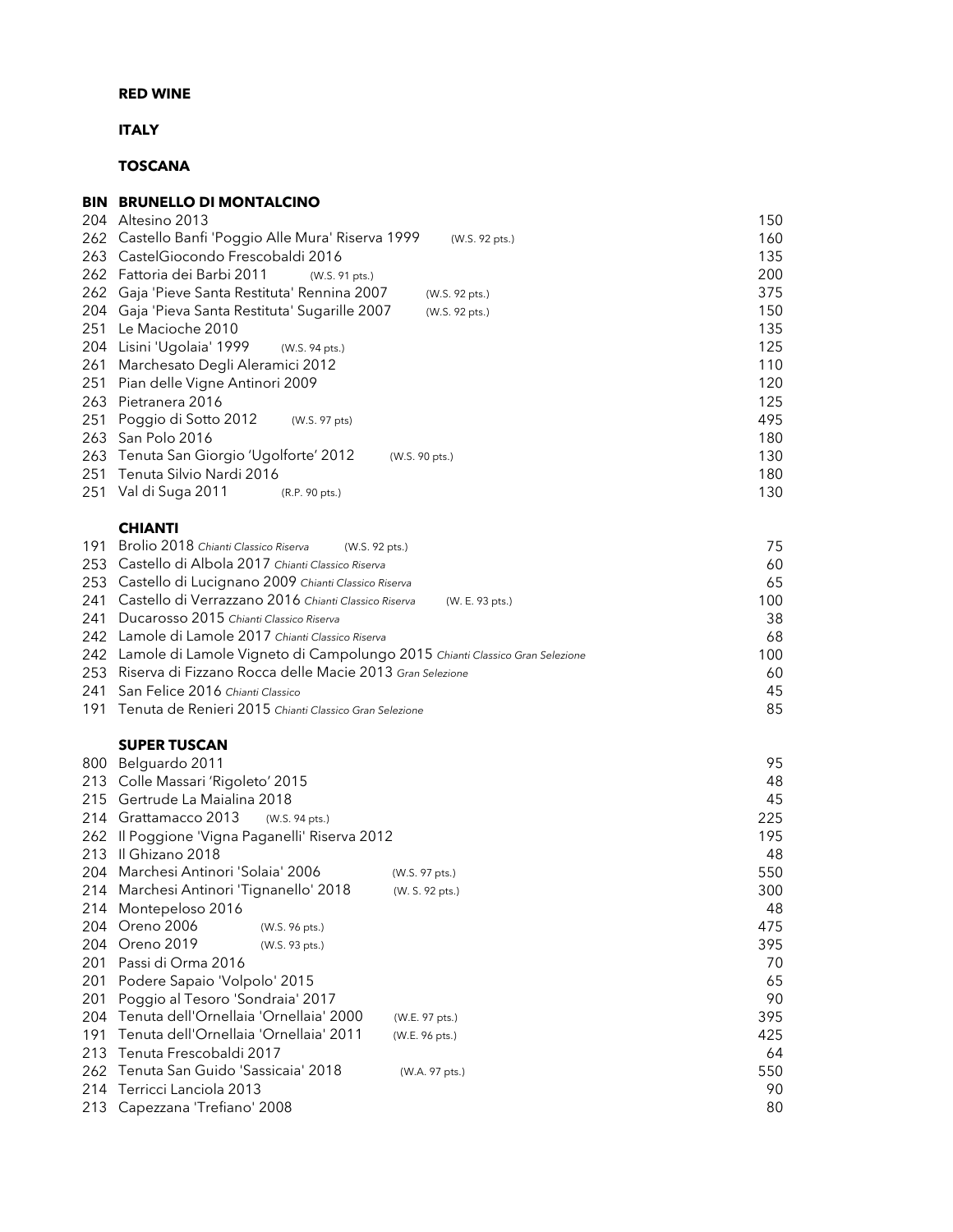# **ITALY**

|     | <b>OTHER TUSCAN</b>                                            |                |     |
|-----|----------------------------------------------------------------|----------------|-----|
| 271 | Capazzana 'Barco Reale de Carmignano' 2014 Tuscan Blend        |                | 38  |
| 233 | Castello di Bossi 'Girolamo' 2007 Merlot                       |                | 110 |
| 231 | Dei 2017 Vino Nobile di Montepulciano<br>(W. S. 92 pts.)       |                | 68  |
|     | 252 La Vigne 2011 Cabernet Sauvignon                           |                | 150 |
|     | 223 Messaggero Montemercurio 2009 Vino Nobile di Montepulciano |                | 50  |
| 272 | Monte 2015 Bardolino                                           |                | 38  |
|     | 212 Vigilano 2013 Sangiovese                                   |                | 75  |
|     |                                                                |                |     |
| BIN | <b>VENETO</b>                                                  |                |     |
| 282 | Allegrini Amarone della Valpolicella 2015                      | (W.S. 91 pts.) | 200 |
| 283 | I Saltari Amarone della Valpolicella 2008                      |                | 115 |
| 900 | Le Ragose Amarone della Valpolicella 2007                      |                | 95  |

| 204 Masi 'Mozzano' Amarone della Valpolicella 1999              | 195<br>(W.S. 95 pts.) |
|-----------------------------------------------------------------|-----------------------|
| 282 Venturini Amarone della Valpolicella 2013                   | 90.                   |
| 293 Zenato Amarone della Valpolicella 2011                      | 135                   |
| 252 Maculan 'Fratta' 2013 Cabernet Sauvignon<br>(W. S. 90 pts.) | 180                   |
| 221 Maculan 'Crosara' 2005 Merlot<br>(W.S. 91 pts.)             | 95                    |
| 203 Masi Campofiorin Rosso Verona 2015 Corvina                  | 45                    |
|                                                                 |                       |

# PIEMONTE

# BAROLO

| 272 | Boroli 2012<br>(W.S. 90 pts.)                     |                | 130 |
|-----|---------------------------------------------------|----------------|-----|
| 272 | Bovio 'Rocchettevino' 2015                        |                | 115 |
| 271 | Bricco Rocche 'Brunate' 2006<br>(W.S. 93 pts.)    |                | 250 |
| 271 | Bricco Rocche 'Brunate' 2007<br>(W.S. 93 pts.)    |                | 250 |
| 272 | Bricco Rocche 'Brunate' 2008<br>(W.S. 93 pts.)    |                | 250 |
| 215 | Damilano 'Cannubi' 2013<br>(W.S. 93 pts.)         |                | 165 |
| 262 | Damilano 'Lecinquevigne' 2010                     |                | 90  |
| 273 | Franco Francesco 2013                             |                | 110 |
| 273 | Fontanafredda Serralunga d'Alba 2016              |                | 120 |
| 204 | Gaja 'Darmaggi' 2000<br>(W.S. 93 pts.)            |                | 350 |
| 261 | Marziano Abbona 2014                              |                | 65  |
| 204 | Mascarello Giuseppe E Figlio 'Monprivato' 2011    | (W.S. 95 pts.) | 250 |
| 273 | Poderi Aldo Conterno 'Granbussia' 2000            | (W.S. 96 pts.) | 485 |
| 900 | Ravera 'Benevelli' 2009                           |                | 100 |
| 261 | Renato Ratti 'Marcenasco' 2014<br>(R.P. 92 pts.)  |                | 80  |
| 262 | Roberto Voerzio 'Brunate' 2007<br>(W.S. 93 pts.)  |                | 300 |
| 262 | Roberto Voerzio 'La Serra' 2000<br>(W.S. 98 pts.) |                | 300 |
| 134 | Terre del Barolo 2011                             |                | 48  |
| 204 | Vietti 'Lazzarito' 2017<br>(W.S. 94 pts)          |                | 125 |
| 261 | Villadoria 2014                                   |                | 78  |
|     |                                                   |                |     |

#### BARBARESCO

| 271 Castello di Neive 2016  |                 | 72. |
|-----------------------------|-----------------|-----|
| 283 Gaja 2013               | (W.S. 92 pts.)  | 350 |
| 283 Gaja 'Costa Russi' 2000 | (W.S. 92 pts.)  | 350 |
| 261 Pio Cesare 2014         | (W. S. 91 pts.) | 180 |
| 900 Produttori 2016         |                 | 110 |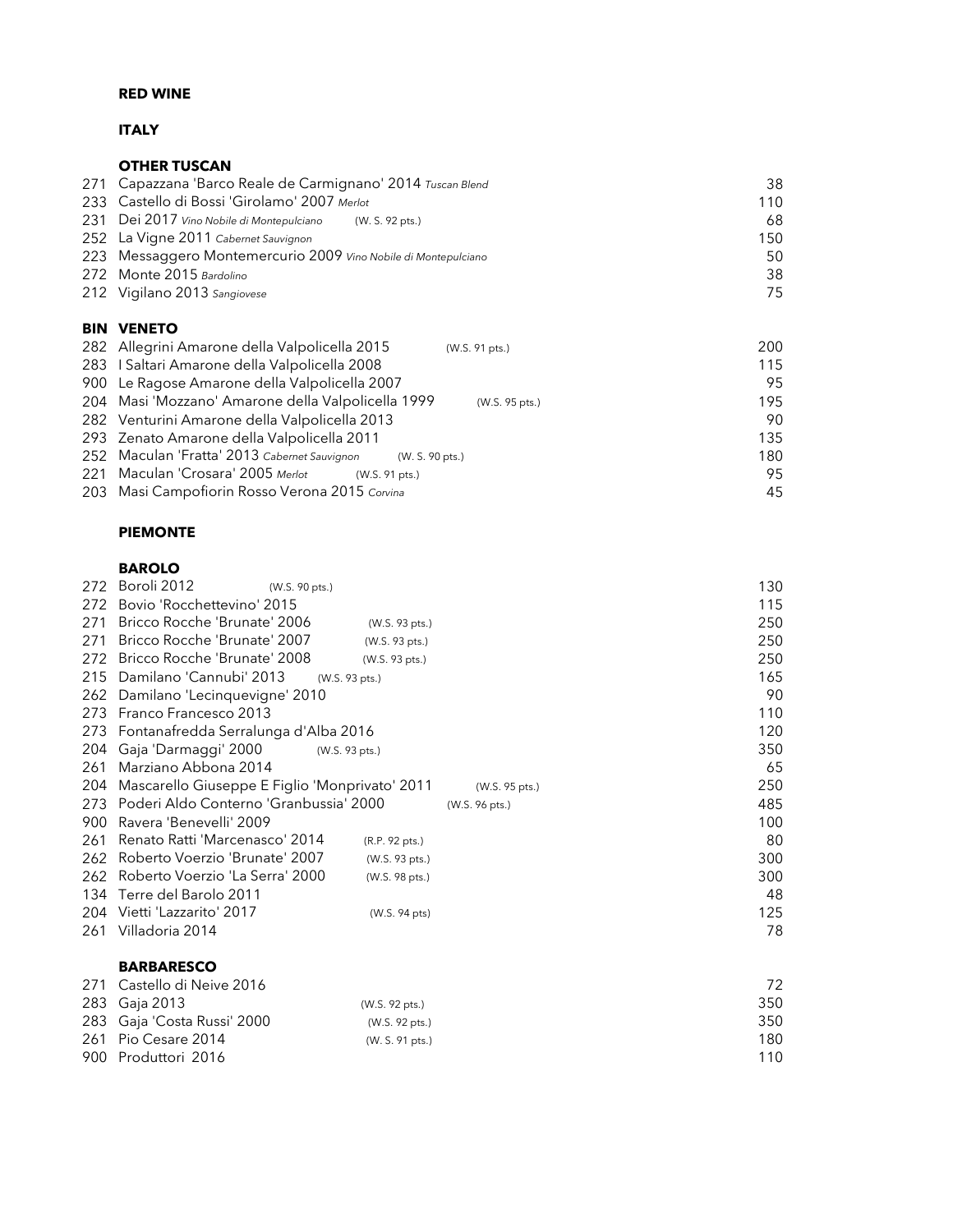# OTHER PIEMONTE

| 201 Aldo Rainoldi 'Prugnolo' Valtellina Superiore 2015 Nebbiolo | 80  |
|-----------------------------------------------------------------|-----|
| 222 Aldo Rainoldi 'Sassella' Riserva 2013 Nebbiolo              | 105 |
| 212 Ceretto 'Rossana' 2018 Dolcetto d'Alba                      | 60  |
| 203 Damilano 2019 Barbera d'Asti                                | 45  |
| 213 Gaja 'Sito Moresco' Langhe 2014 Nebbiolo                    | 90  |
| 205 Gattinara 'Travaglini' 2016 Nebbiolo<br>(W. E. 92 pts.)     | 95  |
| 243 Mascarello Giuseppe E Figlio 2018 Dolcetto d'Alba           | 50  |
| 212 Montalbera La Tradizione 2010 Ruche                         | 45  |
| 212 Mon Birone Monchiero Carbone 2016 Barbera d'Alba            | 130 |

# RED WINE

### ITALY

|      | <b>BIN SICILIA, PUGLIA &amp; CAMPANIA</b>                                           |     |
|------|-------------------------------------------------------------------------------------|-----|
|      | 222 Cusumano 'Sagana' Sicilia 2010 Nero D'Avola                                     | 80  |
| 222. | Planeta 'Burdese' Sicilia 2015 Cabernet/Cabernet Franc                              | 110 |
|      | 233 Idda Sicilia 2019 Etna Rosso                                                    | 140 |
|      | 223 Tenuta Rapitala 'Alto Reale' Sicilia 2020 Nero D'Avola                          | 48  |
| 201  | A Mano Puglia 2016 Susmaniello                                                      | 38  |
| 700  | Botromagno 'Pier Delle Vigne' Puglia 2011 Aglianico/Montepulciano<br>(W.S. 90 pts.) | 80  |
| 211  | Gianfranco Fino 'ES' Puglia 2012 Primitivo di Manduria<br>(W.S. 92 pts.)            | 175 |
|      | 222 Gianfranco Fino 'JO' Puglia 2012 Negroamaro                                     | 145 |
| 222  | Masseria Altemura Puglia 2015 Negroamaro                                            | 54  |
|      | 213 Schola Sarmenti 'Roccamora' Puglia 2013 Negroamaro                              | 45  |
|      | 282 Donato D'Angelo Campania 2012 Aglianico                                         | 62  |
|      | 282 Donnachiara Campania 2015 Aglianico                                             | 45  |
|      | 282 Feudi di San Gregorio 'Serpico' Campania 2001 Aglianico                         | 185 |
| 281  | Terra di Lavoro Campania 2009 Aglianico                                             | 190 |
| 281  | Terra di Lavoro Campania 2013 Aglianico                                             | 190 |
|      | 281 Terra di Lavoro Campania 2015 Aglianico                                         | 190 |
|      | 202 Terradora Campania 2011 Taurasi                                                 | 60  |

### OTHER ITALIAN RED

| 252 Argiolas Costera Sardegna 2016 Cannonau                               | 38  |
|---------------------------------------------------------------------------|-----|
| 252 Argiolas Costera Sardegna 2019 Cannonau                               | 38  |
| 204 Arnaldo Caprai Umbria 2015 Montefalco Rosso<br>(R.P. 94 pts.)         | 195 |
| 203 Bastianich 'Vespa' Rosso Friuli-Venezia 2011 Merlot                   | 75  |
| 212 Colpetrone Umbria 2011 Sagrantino di Montefalco<br>(W.S. 90 pts.)     | 58  |
| 233 Falesco Montiano Lazio 2013 Merlot                                    | 35  |
| 233 Famiglia Cotarella 'Sodale' Lazio 2015 Merlot                         | 55  |
| 202 Lechthaler Alto Adige 2016 Teroldego                                  | 38  |
| 252 Neale Sardegna 2015 Cannonau                                          | 75  |
| 231 San Calisto Valle Reale Abruzzo 2008 Montepulciano                    | 80  |
| 232 Turriga 'Argiolas' Sardegna 2015 Cannonau                             | 135 |
| 251 Villa Russiz 'Defi de la Tour' Friuli-Venezia 2012 Cabernet Sauvignon | 110 |
| Weingut Gottardi Mazzon Alto Adige 2012 Pinot Noir                        | 85  |
|                                                                           |     |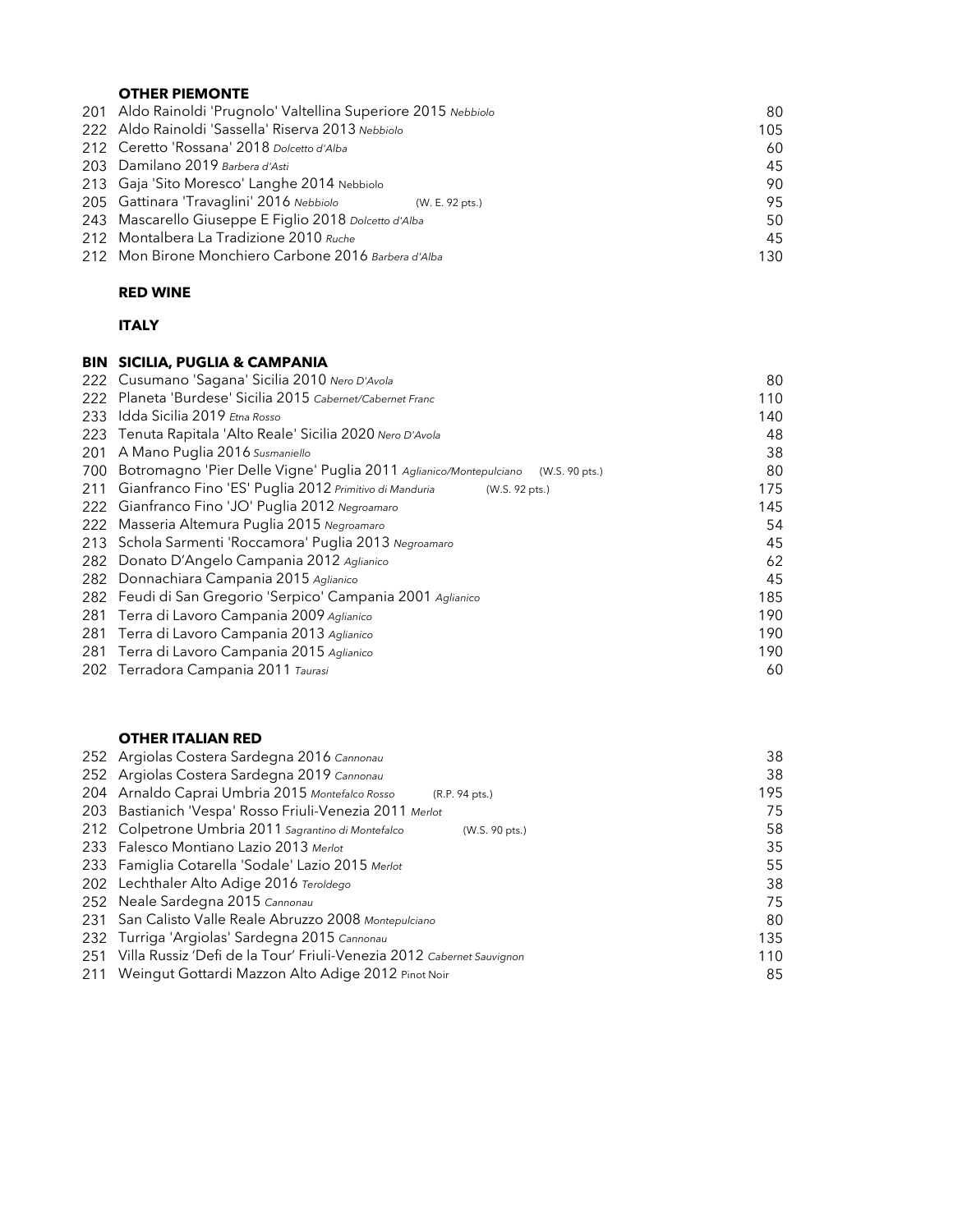UNITED STATES

| <b>BIN</b> | <b>CABERNET SAUVIGNON &amp; CABERNET SAUVIGNON BLENDS</b>                                          |                 |                 |            |
|------------|----------------------------------------------------------------------------------------------------|-----------------|-----------------|------------|
| 23         | 1886 Ehlers Estate Napa Valley, CA 2014                                                            |                 |                 | 280        |
| 12         | Adaptation Napa Valley, CA 2014                                                                    |                 |                 | 105        |
| 71         | Alpha Omega 'Beckstoffer Dr. Crane' St. Helena, CA 2016<br>(W. E. 95 pts.)                         |                 |                 | 225        |
| 71         | Alpha Omega 'Beckstoffer Dr. Crane' St. Helena, CA 2017                                            |                 | (W. E. 95 pts.) | 250        |
| 71         | Alpha Omega 'Beckstoffer To Kalon' Oakville, CA 2017                                               |                 | (W. E. 95 pts.) | 250        |
| 73         | Alpha Omega 'Era' Napa Valley, CA 2017                                                             | (W. S. 93 pts.) |                 | 250        |
| 71         | Alpha Omega 'Stagecoach Vineyard' Napa Valley, CA 2015                                             |                 |                 | 275        |
| 71         | Alpha Omega 'Stagecoach Vineyard' Napa Valley, CA 2016                                             |                 |                 | 225        |
| 71         | Alpha Omega 'Thomas Vineyard' Rutherford, CA 2016                                                  |                 | (W. S. 94 pts.) | 225        |
| 72         | Alpha Omega 'Thomas Vineyard' Rutherford, CA 2017                                                  |                 | (W. S. 94 pts.) | 250        |
| 12         | Anakota, Knights Valley, CA 2015                                                                   |                 |                 | 125        |
| 72         | Bond 'Melbury' Napa Valley, CA 2014                                                                | (W. S. 94 pts.) |                 | 600        |
| 72         | Bond 'Melbury' Napa Valley, CA 2016                                                                | (W. S. 96 pts.) |                 | 600        |
| 72         | Bond 'Pluribus' Napa Valley, CA 2015                                                               | (W. S. 95 pts.) |                 | 650        |
| 72         | Bond 'Quella' Napa Valley, CA 2014                                                                 | (W. S. 92 pts.) |                 | 550        |
| 72         | Bond 'Quella' Napa Valley, CA 2016                                                                 | (W. S. 96 pts.) |                 | 495        |
| 73         | Bond 'Quella' Napa Valley, CA 2017                                                                 | (W. S. 96 pts.) |                 | 525        |
| 72         | Bond 'St. Eden' Napa Valley, CA 2014                                                               | (W. S. 94 pts.) |                 | 575        |
| 72         | Bond 'St. Eden' Napa Valley, CA 2017                                                               | (W. S. 95 pts.) |                 | 495        |
| 72         | Bond 'Vecina' Napa Valley, CA 2014                                                                 |                 |                 | 250        |
| 72         | Bond 'Vecina' Napa Valley, CA 2016                                                                 |                 |                 | 250        |
| 72         | Bond 'Vecina' Napa Valley, CA 2017                                                                 |                 |                 | 495        |
| 12         | Bryant Family Napa Valley, CA 1998                                                                 |                 |                 | 175        |
| 93         | Buccella Napa Valley, CA 2010                                                                      | (R.P. 95 pts.)  |                 | 215        |
| 21         | Cade Howell Mountain, CA 2013<br>(W.S. 98 pts.)                                                    |                 |                 | 225        |
| 31         | Cakebread Cellars Napa Valley, CA 2018                                                             |                 |                 | 220        |
| 73         | Cardinale Napa Valley, CA 2015<br>(W. S. 93 pts.)                                                  |                 |                 | 275        |
| 73         | Cardinale Napa Valley, CA 2017<br>(W. S. 93 pts.)                                                  |                 |                 | 250        |
| 92         | Cardinale Napa Valley, CA 2018                                                                     | (W. S. 94 pts.) |                 | 250        |
| 92         | Caymus Vineyards Napa Valley, CA 1985                                                              |                 |                 | 275        |
| 73         | Caymus Vineyards Napa Valley, CA 2015                                                              |                 |                 | 350<br>250 |
| 21<br>73   | Caymus Vineyards Napa Valley, CA 2018<br>Caymus Vineyards 'Special Selection' Napa Valley, CA 1997 | (W. S. 92 pts.) |                 | 325        |
| 32         | Dana Estates 'Onda' Napa Valley, CA 2014                                                           |                 | (W. S. 91 pts.) | 295        |
| 31         | Daou Paso Robles, CA 2019                                                                          |                 |                 | 84         |
| 32         | Darioush Napa Valley, CA 2017<br>(J.S 94 pts.)                                                     |                 |                 | 300        |
| 73         | Diamond Creek 'Gravely Meadow' Napa Valley, CA 2001                                                |                 |                 | 275        |
| 73         | Diamond Creek 'Red Rock Terrace' Napa Valley, CA 2006                                              |                 |                 | 250        |
| 73         | Diamond Creek 'Red Rock Terrace' Napa Valley, CA 2009                                              |                 | (W. E. 95 pts.) | 375        |
| 81         | Diamond Creek 'Volcanic Hill' Napa Valley, CA 1999                                                 |                 |                 | 225        |
| 81         | Diamond Creek 'Volcanic Hill' Napa Valley, CA 2001                                                 |                 | (W. S. 91 pts.) | 275        |
| 81         | Diamond Creek 'Volcanic Hill' Napa Valley, CA 2013                                                 |                 | (W. E. 93 pts.) | 325        |
| 92         | Dominus Napa Valley, CA 2002                                                                       |                 | (R. P. 99 pts.) | 395        |
| 92         | Dominus Napa Valley, CA 2003                                                                       |                 |                 | 275        |
| 92         | Dominus Napa Valley, CA 2004                                                                       |                 |                 | 275        |
| 92         | Dominus Napa Valley, CA 2005                                                                       |                 |                 | 495        |
| 92         | Dominus Napa Valley, CA 2009                                                                       |                 | (W. S. 93 pts.) | 525        |
| 92         | Dominus Napa Valley, CA 2017                                                                       |                 | (W. S. 95 pts.) | 595        |
| 81         | Dunn Vineyards Howell Mountain, CA 1997                                                            |                 |                 | 150        |
| 22         | Faust Napa Valley, CA 2018                                                                         |                 |                 | 180        |
| 92         | Gemstone 'Facets' Napa Valley, CA 2007                                                             |                 |                 | 325        |
| 81         | Gemstone Napa Valley, CA 2014                                                                      |                 |                 | 150        |
| 83         | Gemstone Napa Valley, CA 2017                                                                      |                 |                 | 295        |
| 83         | Gemstone 'Ruby Selection' Napa Valley, CA 2015                                                     |                 |                 | 295        |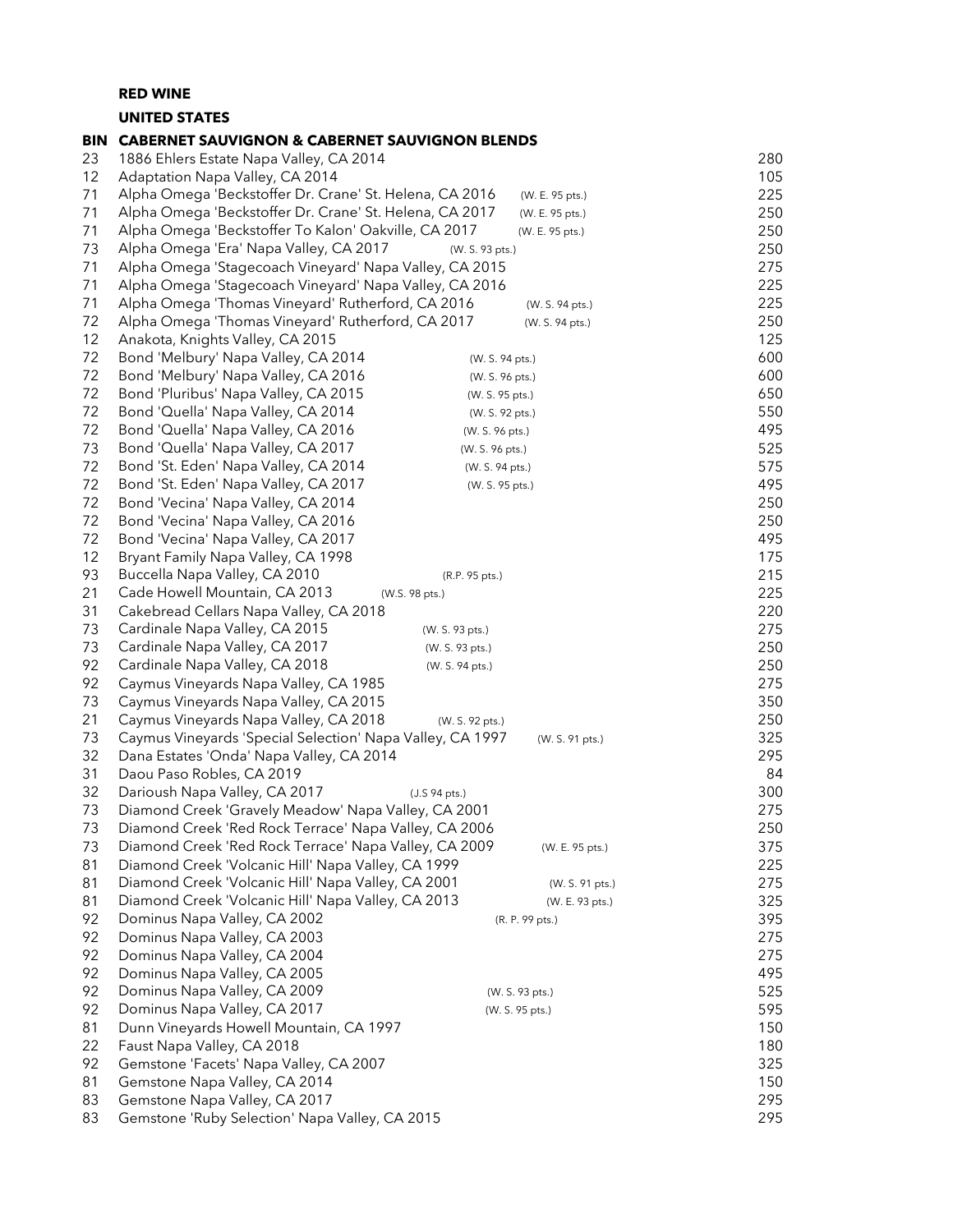### RED WINE UNITED STATES

#### BIN CABERNET SAUVIGNON & CABERNET SAUVIGNON BLENDS 81 Harlan Estate Napa Valley, CA 2006 (W. E. 94 pts.) 875 81 Harlan Estate Napa Valley, CA 2009 (W. S. 96 pts.) 995 81 Harlan Estate Napa Valley, CA 2010 (W. s. 96 pts.) 875 81 Harlan Estate Napa Valley, CA 2012 (W. S. 93 pts.) 61 (W. S. 93 pts.) 61 1025 Harlan Estate Napa Valley, CA 2014 (W. S. 94 pts.) 875 81 Harlan Estate Napa Valley, CA 2015 (W. S. 97 pts.) 995 81 Harlan Estate Napa Valley, CA 2016 (W. S. 97 pts.) 875 81 Harlan Estate Napa Valley, CA 2017 (W. s. 97 pts.) 850 Hartwell Vineyards 'T5' Stags Leap District, CA 2014 125 31 Honig Napa Valley, CA 2018 130 32 Jordan Alexander Valley, CA 2010 195 Joseph Phelps 'Insignia' Napa Valley, CA 1998 295 Joseph Phelps 'Insignia' Napa Valley, CA 2001 450 82 Joseph Phelps 'Insignia' Napa Valley, CA 2018 525 Justin 'Isoceles' Paso Robles, CA 2016 (W.S. 90 pts.) 105 Kathryn Kennedy Santa Cruz Mountains, CA 1999 140 L'Aventure Paso Robles, CA 2015 (W.S. 90 pts.) 120 Lail Vineyards 'J. Daniel Cuvee' Napa Valley, CA 2010 225 Lail Vineyards 'J. Daniel Cuvee' Napa Valley, CA 2015 225 Logan Farrell Napa Valley, CA 2017 75 82 Lokoya Diamond Mountain, CA 2010 375 Lokoya Diamond Mountain, CA 2018 425 82 Lokoya Mount Veeder, CA 2010 375 Lokoya Mount Veeder, CA 2011 295 Lokoya Mount Veeder, CA 2015 350 82 Lokoya Mount Veeder, CA 2016 375 Lokoya Mount Veeder, CA 2018 425 Lokoya Spring Mountain, CA 2016 375 Lokoya Spring Mountain, CA 2018 425 Nickel & Nickel 'Branding Iron Vineyard' Napa Valley, CA 2017 195 13 Oberon Napa County, CA 2019 **84**  Odette Stags Leap District, CA 2018 225 Opus One Napa Valley CA 2017 (J.S 95 pts.) 630 22 Pine Ridge Vineyards Napa Valley, CA 2018 80 Plumpjack Oakville, CA 2018 235 Quilt Napa Valley, CA 2018 80 Quintessa Rutherford District, CA 2013 295 Quintessa Rutherford District, CA 2016 (J.S 95 pts.) 420 Rudd 'Samantha's' Oakville, CA 2014 225 Rudd 'Samantha's' Oakville, CA 2017 250 Shafer 'One Point Five' Stags Leap District, CA 2014 150 Silver Oak Napa Valley, CA 2015 (J.S. 92 pts.) 295 Staglin Estate Napa Valley, CA 1998 195 Staglin Estate Napa Valley, CA 2001 225 Staglin Estate Napa Valley, CA 2009 350 Staglin Estate Napa Valley, CA 2012 475 83 Staglin Estate Napa Valley, CA 2013 350 Staglin Estate Napa Valley, CA 2013 91 Staglin Estate Napa Valley, CA 2014 395 Staglin Estate Napa Valley, CA 2017 295 Treana, Paso Robles, CA 2018 95 Verite 'Archipel' Sonoma Valley, CA 1999 250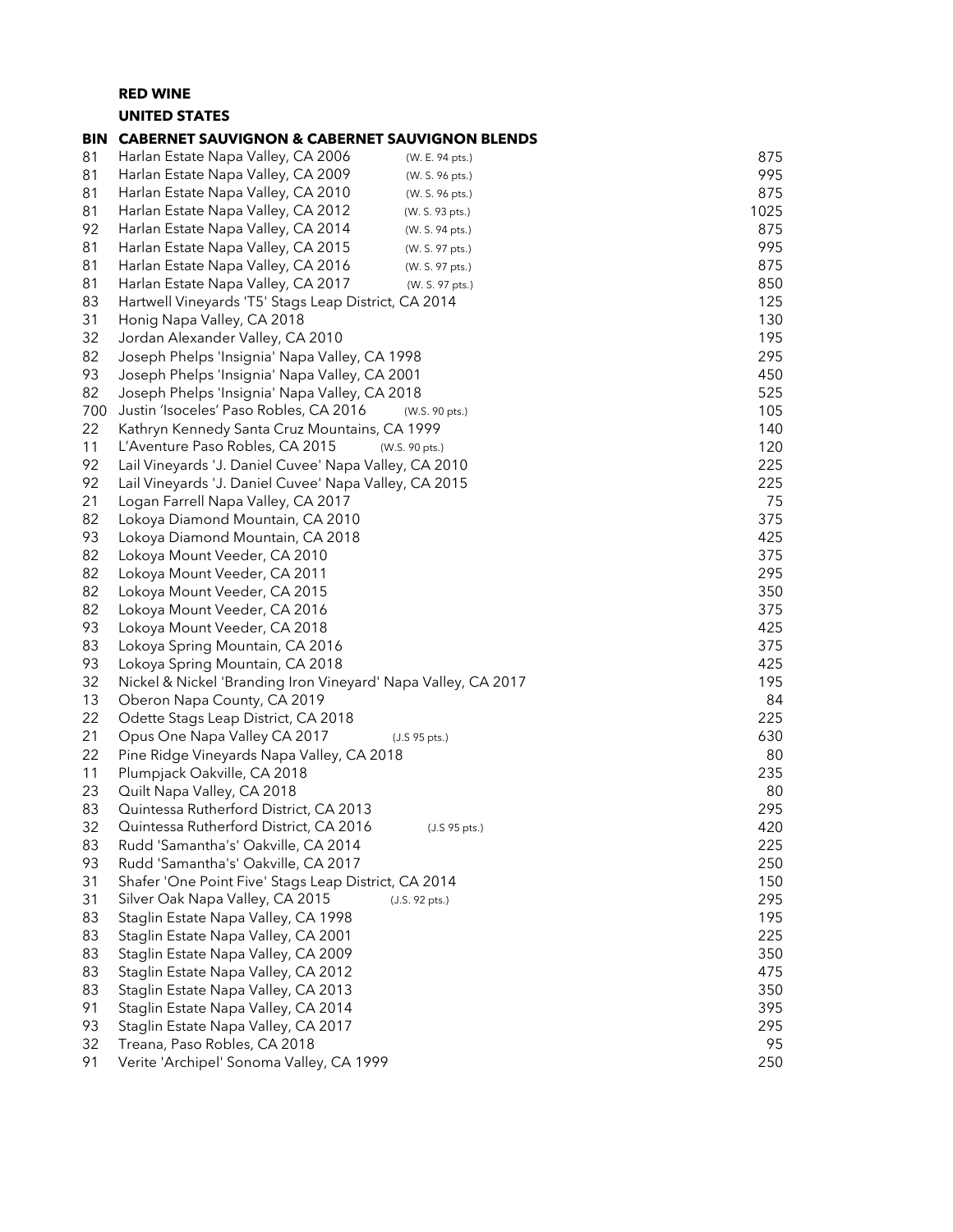# RED WINE UNITED STATES

|     | <b>BIN PINOT NOIR</b>                                                           |     |
|-----|---------------------------------------------------------------------------------|-----|
| 51  | Arista 'Toboni Vineyard' Russian River Valley, CA 2015                          | 130 |
| 700 | Au Contraire 'Lawler Vineyard' Sonoma Coast, CA 2014                            | 95  |
| 51  | Banshee 'Marine Layer' Sonoma Coast, CA 2014                                    | 110 |
| 51  | Buoncristiani Russian River Valley, CA 2014                                     | 100 |
| 52  | Cakebread Anderson Valley 2020                                                  | 140 |
| 900 | Carneros Ranch Carneros, CA 2014                                                | 54  |
| 103 | Domaine Serene 'Evenstad Reserve' Willamette Valley, OR 2017<br>(W. S. 93 pts.) | 125 |
| 800 | Domaine Serene 'Winery Hill' Willamette Valley, OR 2014<br>(W.S. 93 pts.)       | 185 |
| 700 | Elouan Oregon 2016                                                              | 48  |
| 93  | Evening Land 'La Foret Seven Springs Vineyard' Eola-Amity Hills, OR 2017        | 125 |
| 93  | Evening Land 'Summum Seven Springs Vineyard' Eola-Amity Hills, OR 2019          | 150 |
| 52  | Lange 'Freedom Hill' Willamette Valley, OR 2012                                 | 135 |
| 700 | Meiomi California 2017                                                          | 60  |
| 700 | Merry Edwards 'Olivet Lane' Russian River Valley, CA 2014                       | 180 |
| 700 | Radio-Coteau 'La Neblina' Sonoma Coast, CA 2012                                 | 125 |
| 52  | Siduri Willamette Valley, OR 2017                                               | 60  |
| 93  | Soter Vineyards 'North Valley' Willamette Valley, OR 2018<br>(W. S. 92 pts.)    | 75  |
| 800 | Sundawg Ridge 'Sequana' Green Valley, CA 2009                                   | 105 |
| 53  | Timothy Malone Willamette Valley, OR 2015                                       | 65  |
|     | <b>MERLOT</b>                                                                   |     |
| 322 | Clos Pegase Napa Valley, CA 2015                                                | 62  |
| 42  | Duckhorn Napa Valley, CA 2018                                                   | 100 |
| 63  | Cakebread Napa Valley CA 2020                                                   | 175 |
| 42  | L'ecole Walla Walla Valey WA 2017                                               | 88  |
| 42  | Parcel 41 North Coast, CA 2018                                                  | 45  |
| 43  | Plumpjack Oakville, CA 2012                                                     | 130 |
| 91  | Verite 'La Muse' Sonoma County, CA 2014<br>(W. S. 93 pts.)                      | 550 |

### OTHER REDS

| 12  | Chappellet Napa Valley, CA 2015 Cabernet Franc<br>(W.S. 94 pts.)                      | 160 |
|-----|---------------------------------------------------------------------------------------|-----|
| 11  | Dracaena Paso Robles, CA 2015 Cabernet Franc                                          | 60  |
| 12  | Wolffer Estate Long Island, NY 2017 Cabernet Franc                                    | 45  |
| 41  | Buoncristiani Napa Valley, CA 2008 Malbec                                             | 90  |
| 41  | Capture 'Alliance' Spring Mountain District, CA 2012 Cab. Sauvignon/Merlot/Cab. Franc | 150 |
| 41  | Cenyth Sonoma Valley CA 2014 Merlot/Cabernet Franc/Petit Verdot/Malbec                | 140 |
| 900 | Chappellet 'Mountain Cuvee' Napa, CA 2017 Cab Sauv/Merlot/Malbec/P. Verdot/Cab Franc  | 95  |
| 42  | Chateau St. Michelle Columbia Valley, WA 2015 Merlot                                  | 84  |
| 43  | Buoncristiani Napa Valley, CA 2008 Petite Sirah<br>(W.S. 91 pts.)                     | 100 |
| 63  | Staglin Family Vineyard 'Stagliano' Rutherford, CA 2016 Sangiovese                    | 100 |
| 11  | Folonari 'Saggi' Columbia Valley, WA 2012 Sangiovese/Cabernet Sauvignon/Syrah         | 90  |
| 53  | Morlet 'Bouquet Garni' Bennett Valley, CA 2008 Syrah<br>(W.S. 95 pts.)                | 150 |
| 62  | Buoncristiani Napa Valley, CA 2004 Syrah<br>(W.S 93 pts.)                             | 100 |
| 62  | Buoncristiani Napa Valley, CA 2005 Syrah<br>(W.S. 92 pts.)                            | 100 |
| 63  | Tensley Santa Barbara, CA 2015 Syrah                                                  | 95  |
| 91  | Baca 'Double Dutch' Dusi Vineyard Paso Robles, CA 2016 Zinfandel<br>(W. S. 91 pts.)   | 65  |
| 63  | Limerick Lane Russian River Valley, CA 2011 Zinfandel<br>(W.S. 90 pts.)               | 90  |
| 700 | Mount Peak California 2014 Zinfandel                                                  | 95  |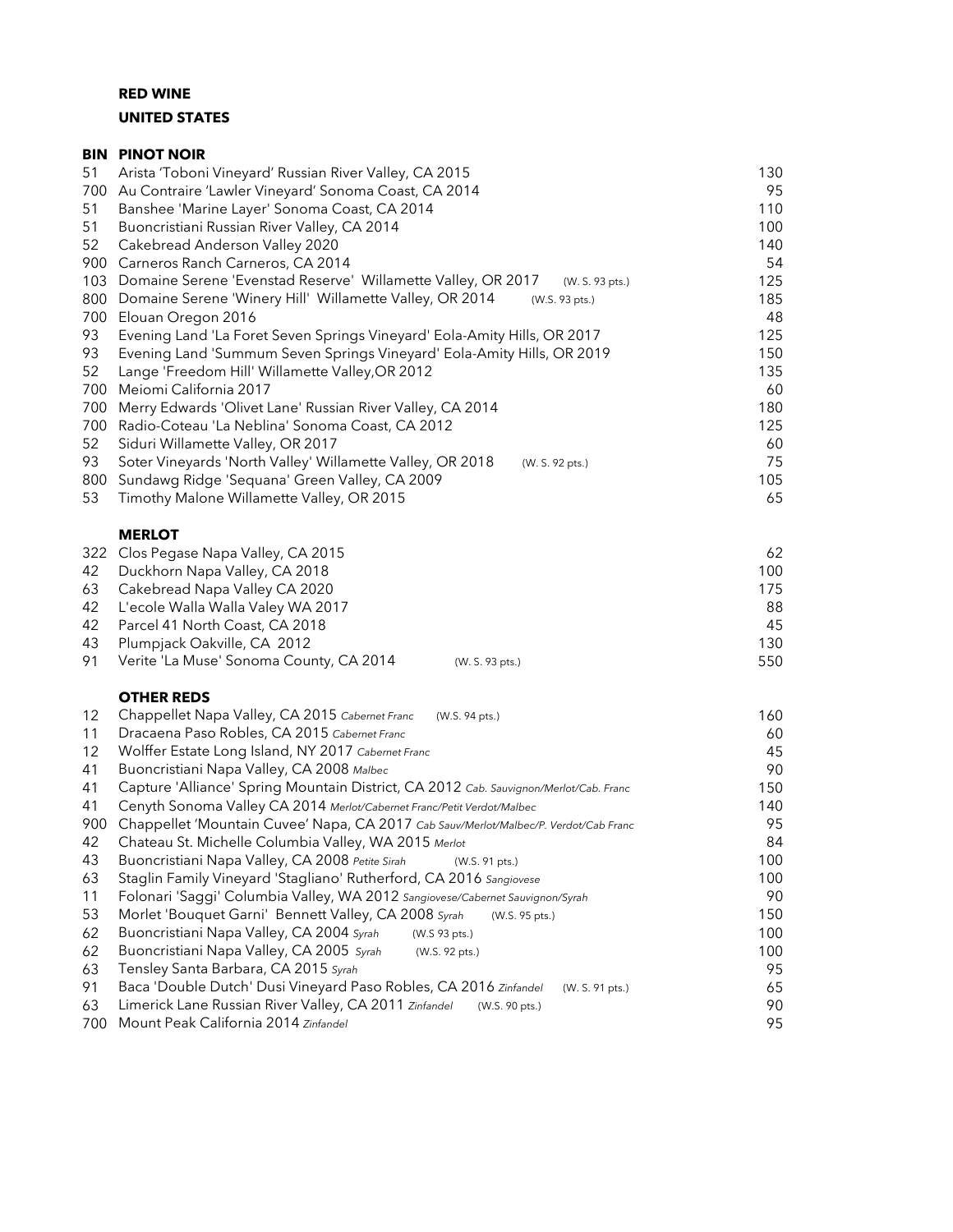# FRANCE

### BURGUNDY

| <b>BIN COTES DE NUITS</b>                      |     |
|------------------------------------------------|-----|
| 185 Aurelien Verdet 'Le Prieure' Burgundy 2017 | 120 |

| $100.7$ . The strong form of $0.001$ and $0.001$ and $0.001$ and $0.001$ and $0.001$ |     |
|--------------------------------------------------------------------------------------|-----|
| 800 Domaine Faiveley Gevrey Chambertin 2013<br>(W.S. 93 pts.)                        | 110 |
| 182 Domaine Pierre Labet 'Villes Vignes' Gevrey Chambertin 2016<br>(W.S. 93 pts.)    | 240 |
| 185 Domaine Arlaud Grand Cru Charmes-Chambertin 2015<br>(W.S. 97 pts.)               | 325 |
| 175 Albert Bichot Vosne-Romanee 2012                                                 | 150 |
|                                                                                      |     |

### COTES DE BEAUNE

| 181 Joseph Drouhin 'Clos des Mouches' Beaune 2015                        | 200 |
|--------------------------------------------------------------------------|-----|
| 184 Christian Bellang et Fils Chorey les Beaune 2015                     | 65  |
| 182 Maison Louis Latour Hospices de Beaune 2002                          | 100 |
| 165 Philippe Pacalet Pommard 2003                                        | 150 |
| 165 J.M. Boillot Volnay 2017                                             | 125 |
| 185 Pierre Gelin Fixin 2015<br>(W.S. 90 pts.)                            | 95  |
| 171 Domaine Prin 'Les Joyeuses' 1er Cru Ladoix 2012                      | 105 |
| 172 Domaine Maurice Charleux et Fils 'La Fussiere' 1er Cru Maranges 2015 | 70  |
| 172 Domaine De L'Eveche 'Les Ormeaux' Mercurey 2015                      | 70  |
| 184 Doudet-Naudin Les Clos Roussots 1er Cru Maranges 2018                | 85  |

# RHONE VALLEY

| 173 Chateau du Trignon Cotes du Rhone 2019                       |                | 38      |
|------------------------------------------------------------------|----------------|---------|
| 183 Clos Du Calvaire Mayard Chateauneuf du Pape 2017             |                | 65      |
| 182 Guer-Van Yannick Alleno & M.Chapoutier Crozes Hermitage 2015 |                | 68.     |
| 181 M. Chapoutier "Sizeranne" Hermitage 2016                     | (W.S. 91 pts.) | $125 -$ |
| 175 Francois Villard "Poivre et Sol" Saint Joseph 2016           |                | 75.     |

| <b>OTHER FRENCH RED</b>                                                    | 38   |
|----------------------------------------------------------------------------|------|
| 175 Chateau Maris Languedoc 2012 Syrah                                     | 60.  |
| 185 Clos Fornelli Corsica 2018 Red Blend                                   | 55.  |
| 182 Domaine De Trevallon 'Alpilles' Provence 2011 Cabernet Sauvignon/Syrah | 120. |
| 171 Les Darons Languedoc 2016 Grenache                                     | 38   |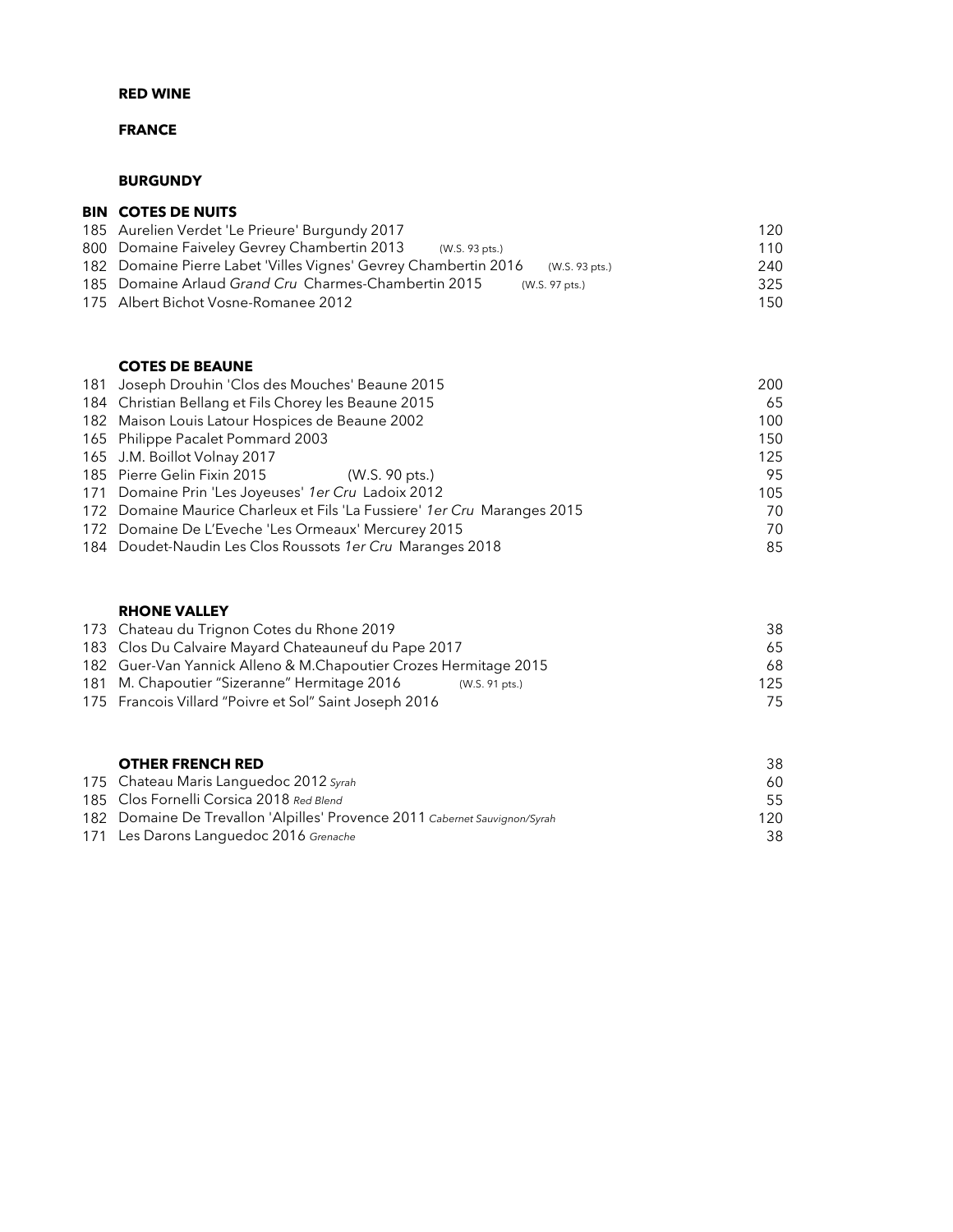### FRANCE

|            | <b>BIN BORDEAUX</b>                                                                                                             |            |
|------------|---------------------------------------------------------------------------------------------------------------------------------|------------|
|            | 172 Chateau Fourcas-Borie Listrac Medoc 2011                                                                                    | 70         |
| 193        | Chateau Potensac Medoc 2018                                                                                                     | 125        |
|            | <b>LEFT BANK</b>                                                                                                                |            |
|            | 162 Chateau Calon Segur Saint-Estephe 1995                                                                                      | 325        |
|            | 162 Chateau Cos d'Estournel Saint-Estephe 1995                                                                                  | 295        |
| 163        | Chateau Cos d'Estournel Saint-Estephe 2000                                                                                      | 325        |
|            | 162 Chateau Cos d'Estournel Saint-Estephe 2005<br>(W. E. 97 pts.)                                                               | 425        |
| 161        | Chateau Haut Tour de Coutelin Saint-Estephe 2015                                                                                | 70         |
| 162        | Chateau Montrose Saint-Estephe 1996                                                                                             | 225        |
| 181        | Chateau Phelan Segur Saint-Estephe 2005<br>(W.S. 91 pts.)                                                                       | 175        |
| 173        | Chateau Latour Pauillac 1994<br>(W.S. 93 pts.)                                                                                  | 300        |
|            | 162 Chateau Latour Pauillac 1995<br>(W. A. 96 pts.)                                                                             | 425        |
|            | 162 Chateau Lafite Pauillac 1995<br>(W. A. 95 pts.)                                                                             | 875        |
|            | 162 Chateau Lafite Pauillac 1999<br>(W. A. 95 pts.)                                                                             | 995        |
|            | 162 Chateau Lafite Pauillac 2002<br>(W. S. 95 pts.)                                                                             | 775        |
|            | 164 Chateau Lafite Pauillac 2003<br>(W. S. 96 pts.)                                                                             | 750        |
| 164        | Chateau Lafite Pauillac 2009<br>(W. S. 98 pts.)                                                                                 | 995        |
|            | 162 Carruades de Lafite Pauillac 1999                                                                                           | 225        |
| 162        | Chateau Lynch Bages Pauillac 1985                                                                                               | 250        |
| 162        | Chateau Lynch Bages Pauillac 1989                                                                                               | 295        |
| 162        | Chateau Lynch Bages Pauillac 2001                                                                                               | 375        |
| 162        | Chateau Lynch Bages Pauillac 2002                                                                                               | 395        |
| 162        | Chateau Lynch Bages Pauillac 2004                                                                                               | 350        |
| 164<br>164 | Chateau Mouton Rothschild Pauillac 1995 - Artist Antoni Tapies<br>Chateau Mouton Rothschild Pauillac 2002 - Artist Ilya Kabakov | 575<br>625 |
| 164        | (W. S. 91 pts.)<br>Chateau Clerc Milon Pauillac 1995                                                                            | 225        |
|            | 172 Chateau Pichon Baron de Longueville Pauillac 2003<br>(W.S. 92 pts.)                                                         | 495        |
| 164        | Chateau Pichon Longueville Comtesse de Lalande Pauillac 1986                                                                    | 275        |
| 182        | Chateau Pontet-Canet Pauillac 1996                                                                                              | 200        |
| 162        | Chateau Pontet-Canet Pauillac 2019                                                                                              | 225        |
| 173        | Ulysee Cazabonne Pauillac 2000                                                                                                  | 60         |
| 163        | Chateau Ducru Beaucaillou Saint-Julien 1990                                                                                     | 195        |
|            | 162 Chateau Ducru Beaucaillou Saint-Julien 1995                                                                                 | 225        |
| 163        | Chateau Ducru Beaucaillou Saint-Julien 1997                                                                                     | 195        |
| 163        | Chateau Ducru Beaucaillou Saint-Julien 1999                                                                                     | 250        |
|            | 183 Chateau Langoa Barton Saint-Julien 2017                                                                                     | 150        |
|            | 175 Chateau Teynac Saint-Julien 2015                                                                                            | 110        |
|            | 182 Grand Vin de Leoville du Marquis de Las Cases Saint-Julien 1999<br>(W.S. 94 pts.)                                           | 200        |
| 163        | Grand Vin de Leoville du Marquis de Las Cases Saint-Julien 2000<br>(W. S. 100 pts)                                              | 175        |
| 163        | Grand Vin de Leoville du Marquis de Las Cases Saint-Julien 2001<br>(W. S. 94 pts.)                                              | 225        |
| 181        | Chateau Brane Cantenac Margaux 2018<br>(W.E. 96 pts.)                                                                           | 200        |
| 163        | Chateau Margaux Margaux 1990<br>(W. A. 100 pts.)                                                                                | 975        |
| 163        | Chateau Margaux Margaux 1995<br>(W. A. 94 pts.)                                                                                 | 875        |
| 163        | Chateau Margaux Margaux 1999                                                                                                    | 875        |
| 171        | Chateau Tayac Margaux 2018<br>(W.E. 94 pts.)                                                                                    | 80         |
| 185        | Chateau D'as Graves 2016                                                                                                        | 48         |
| 173        | Chateau Haut-Bailly Pessac-Leognan 2011<br>(W.S. 93 pts.)                                                                       | 220        |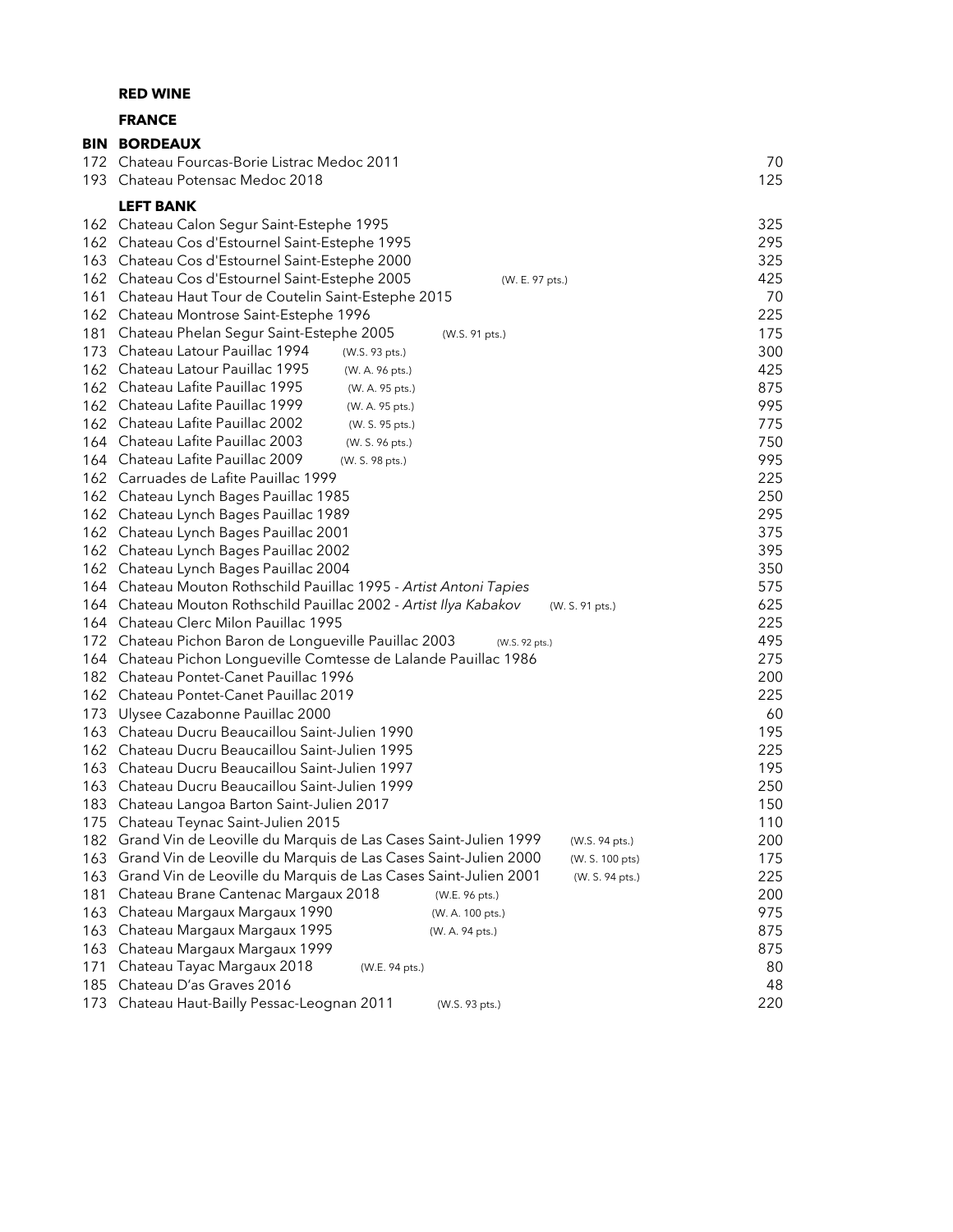# RED WINE FRANCE BORDEAUX

### BIN RIGHT BANK

| 163 Chateau Ausaone 1 er Grand Cru Classe 2000                                       | 900 |
|--------------------------------------------------------------------------------------|-----|
| 164 Chateau Cheval Blanc 1er Grand Cru Classe 'A' Saint-Emilion 2003 (W. S. 96 pts.) | 995 |
| 183 Chateau Pontet-Fumet Saint-Emilion 2015                                          | 65  |
| 164 Chateau Pavie Grand Cru Classe Saint-Emilion 2005<br>(W. S. 98 pts.)             | 295 |
| 181 Chateau Lassegue Grand Cru Saint-Emilion 2011                                    | 160 |
| 182 Les Cadrans Grand Cru Saint-Emilion 2014                                         | 75  |
| 173 Petit-Figeac Saint-Emilion 2016<br>(W.E. 91 pts.)                                | 180 |
| 184 Chateau Eglise d'Armens Saint-Emilion 2018                                       | 72  |
| 175 Chateau Fongaban Saint-Emilion 2018<br>(W.E. 91 pts.)                            | 45  |
| 181 Chateau Certan Pomerol 2014<br>(W.S. 96 pts.)                                    | 175 |
| 174 Chateau de Sales Pomerol 2014                                                    | 100 |
| 172 Chateau Mazeyres Pomerol 2018                                                    | 125 |

### ARGENTINA, CHILE & SPAIN

|     | 113 Alamos 'Seleccion' Mendoza, Argentina 2016 Malbec                        | 56  |
|-----|------------------------------------------------------------------------------|-----|
|     | 112 Antucura Mendoza, Argentina 2015 Malbec                                  | 68  |
|     | 122 Contino Variedad Graziano Rioja, Spain 2001 Tempranillo                  | 80  |
|     | 112 El Enemigo Mendoza, Argentina 2017 Malbec                                | 62  |
|     | 102 Norton Privada Mendoza, Argentina 2016 Malbec                            | 54  |
|     | 193 Rutini Mendoza Argentina 2016 Cabernet/Malbec                            | 40  |
|     | 103 Susana Balbo 'Signature' Mendoza, Argentina 2017 Malbec                  | 60  |
|     | 113 Susana Balbo Mendoza, Argentina 2016 Cabernet/Cabernet Franc             | 120 |
|     | 113 Catena Zapata 'Nicolas' Mendoza, Argentina 2009 Cabernet/Malbec          | 200 |
|     | 103 Errazuriz 'Max Reserva', Aconcagua Valley, Chile 2017 Cabernet Sauvignon | 48  |
| 111 | Marques de Casa Concha, Chile 2018 Cabernet Sauvignon                        | 65  |
|     | 112 Mendel Mendoza 2015 Malbec                                               | 48  |
|     | 111 De Martino Maipo Valley, Chile 2014 Carmenere                            | 38  |
|     | 122 Coto de Imaz Gran Reserva Rioja, Spain 2012 Tempranillo                  | 70  |
|     | 122 Faustino I Gran Reserva Rioja, Spain 2006 Tempranillo                    | 95  |
|     | 122 Hacienda Monasterio Ribera del Duero, Spain 2011 Tempranillo             | 100 |
|     | 122 Quinta Da Romaneira Portugal 2017 Touriga Nacional                       | 65  |

### AUSTRALIA & SOUTH AFRICA

| 800 Hope Estate 'Basalt Block' Hunter Valley, Australia 2014 Shiraz |                 | 38  |
|---------------------------------------------------------------------|-----------------|-----|
| 123 Mitolo, McLaren Vale, Australia 2006 Shiraz                     | (W.S. 92 pts.)  | 95  |
| 123 Penfold's 'Grange' South Australia, Australia 1997 Shiraz       |                 | 625 |
| 123 Penfold's 'Grange' South Australia, Australia 1999 Shiraz       | (W. S. 94 pts.) | 695 |
| 800 The Standish Barossa Valley, Australia 1999 Shiraz              |                 | 85  |
| 123 Yalumba 'Wine Room' Barossa, Australia 2001 Sangiovese          |                 | 150 |
| 800 Ernie Els Stellenbosch, South Africa 2009 Syrah                 | (W.S. 91 pts.)  | 85  |
| 121 Simonsig Stellenbosch, South Africa 2016 Pinotage               |                 | 35  |
|                                                                     |                 |     |

#### INTERNATIONAL

| 123 Boutari Kretikos, Greece 2017 Kotsifali                                              | 45  |
|------------------------------------------------------------------------------------------|-----|
| 102 Chateau Belle-Vue 'La Renaissance' Mount Lebanon, Lebanon 2010 Cabernet/Merlot       | 80  |
| 103 Chateau Belle-Vue 'Le Chateau' Mount Lebanon, Lebanon 2009 Cabernet/Merlot           | 105 |
| 123 Dry River 'Lovat Vineyard' Martinborough, New Zealand 2006 Syrah                     | 60  |
| 700 Love Block Central Otago, New Zealand 2014 Pinot Noir                                | 65  |
| 800 Quinta das Maias Dao, Portugal 2015 Touriga Nacional, Tinta Roriz, Alfrocheiro Preto | 60  |
| 164 Quinta de la Ros Dourosa, Portugal 2015 Touriga Francesa, Touriga Nacional, Tinta    | 38  |
| 121 Recanati Galilee, Israel 2018 Merlot                                                 | 45  |